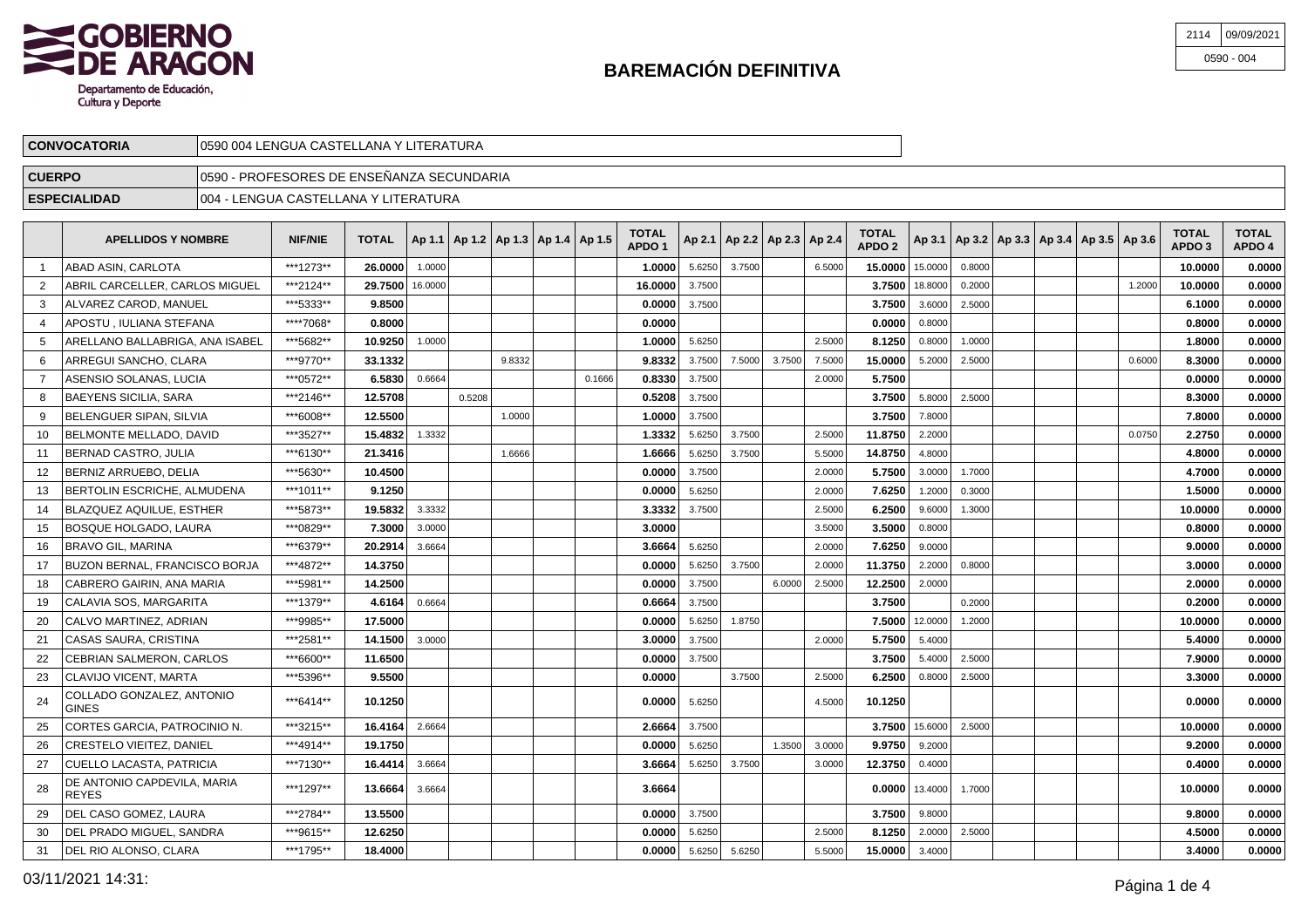

| 2114 09/09/2021 |
|-----------------|
| $0590 - 004$    |

| <b>CONVOCATORIA</b> | /l0590 004 LENGUA CASTELLANA Y LITERATURA  |  |
|---------------------|--------------------------------------------|--|
| <b>CUERPO</b>       | 10590 - PROFESORES DE ENSEÑANZA SECUNDARIA |  |
| <b>ESPECIALIDAD</b> | LENGUA CASTELLANA Y LITERATURA<br>004 ا    |  |

|     | <b>APELLIDOS Y NOMBRE</b>         | <b>NIF/NIE</b> | <b>TOTAL</b> |        | Ap 1.1   Ap 1.2   Ap 1.3   Ap 1.4   Ap 1.5 |  | TOTAL<br>APDO <sub>1</sub> |        | Ap 2.1   Ap 2.2   Ap 2.3   Ap 2.4 |        |        | <b>TOTAL</b><br>APDO <sub>2</sub> |         |        |  | Ap 3.1   Ap 3.2   Ap 3.3   Ap 3.4   Ap 3.5   Ap 3.6 | <b>TOTAL</b><br>APDO <sub>3</sub> | <b>TOTAL</b><br>APDO 4 |
|-----|-----------------------------------|----------------|--------------|--------|--------------------------------------------|--|----------------------------|--------|-----------------------------------|--------|--------|-----------------------------------|---------|--------|--|-----------------------------------------------------|-----------------------------------|------------------------|
| 32  | DELEGIDO PINAR, CARMEN            | ***7735**      | 17.3832      | 2.3332 |                                            |  | 2.3332                     | 3.7500 |                                   |        | 2.5000 | 6.2500                            | 8.8000  |        |  |                                                     | 8.8000                            | 0.0000                 |
| 33  | DELGADO GARZA, PALOMA             | ***2129**      | 7.2500       |        |                                            |  | 0.0000                     | 3.7500 |                                   |        | 3.5000 | 7.2500                            |         |        |  |                                                     | 0.0000                            | 0.0000                 |
| -34 | ESCARTIN ARIAS, MARTA PILAR       | ***4309**      | 21.7500      |        |                                            |  | 0.0000                     | 3.7500 | 2.5000                            |        | 5.5000 | 11.7500                           | 7.6000  | 2.4000 |  |                                                     | 10.0000                           | 0.0000                 |
| 35  | <b>ESCOLANO DIEZ, RUTH</b>        | ***3179**      | 18.4832      | 3.3332 |                                            |  | 3.3332                     | 3.7500 |                                   |        | 2.0000 | 5.7500                            | 9.4000  |        |  |                                                     | 9.4000                            | 0.0000                 |
| 36  | ESCUER MONESMA, MARIA ALICIA      | ***1718**      | 9.9000       |        |                                            |  | 0.0000                     |        |                                   |        |        | 0.0000                            | 7.4000  | 2.5000 |  |                                                     | 9.9000                            | 0.0000                 |
| 37  | <b>ESTEBAN FOZ. VANESSA</b>       | ***6117**      | 10.7500      |        |                                            |  | 0.0000                     | 3.7500 |                                   |        | 2.0000 | 5.7500                            | 5.0000  |        |  |                                                     | 5.0000                            | 0.0000                 |
| 38  | EZQUERRA SUBIAS, MARIA PILAR      | ***4264**      | 9.6164       | 3.6664 |                                            |  | 3.6664                     | 3.7500 |                                   |        |        | 3.7500                            | 1.6000  | 0.6000 |  |                                                     | 2.2000                            | 0.0000                 |
| 39  | <b>FELICES CIVERA, ANGELA</b>     | ***2346**      | 9.6250       |        |                                            |  | 0.0000                     | 5.6250 |                                   |        | 2.5000 | 8.1250                            | 1.2000  | 0.3000 |  |                                                     | 1.5000                            | 0.0000                 |
| 40  | FERNANDEZ GOMEZ, MARIA CARMEN     | ***4336**      | 6.1664       | 3.6664 |                                            |  | 3.6664                     |        |                                   |        |        | 0.0000                            |         | 2.5000 |  |                                                     | 2.5000                            | 0.0000                 |
| 41  | GALICIA GARCIA. M INMACULADA      | ***6083**      | 18.5000      | 6.0000 |                                            |  | 6.0000                     |        |                                   |        | 2.5000 | 2.5000                            | 10.0000 | 0.1000 |  |                                                     | 10.0000                           | 0.0000                 |
| 42  | <b>GALINDO MONGE, ELENA</b>       | ***7606**      | 12.5500      |        |                                            |  | 0.0000                     | 3.7500 |                                   |        | 2.0000 | 5.7500                            | 6.0000  | 0.8000 |  |                                                     | 6.8000                            | 0.0000                 |
| 43  | <b>GARCIA AGUD, ANDREA MARINA</b> | ***3300**      | 19.7914      | 1.6664 |                                            |  | 1.6664                     | 5.6250 |                                   |        | 2.5000 | 8.1250                            | 11.8000 |        |  |                                                     | 10.0000                           | 0.0000                 |
| 44  | <b>GARCIA MILLAN, MARIA</b>       | ***7450**      | 6.7500       |        |                                            |  | 0.0000                     | 3.7500 |                                   |        |        | 3.7500                            | 3.0000  |        |  |                                                     | 3.0000                            | 0.0000                 |
| 45  | <b>GARCIA NAVARRO, AURELIO</b>    | ***0642**      | 4.2000       |        |                                            |  | 0.0000                     |        |                                   |        |        | 0.0000                            | 4.2000  |        |  |                                                     | 4.2000                            | 0.0000                 |
| 46  | GIL DE LA FUENTE, SARA LUISA      | ***3330**      | 17.0832      | 3.3332 |                                            |  | 3.3332                     | 3.7500 |                                   |        |        | 3.7500                            | 10.6000 |        |  |                                                     | 10.0000                           | 0.0000                 |
| 47  | GIRANO GRADINA, DENISA IONELA     | ***8725**      | 9.6873       | 0.3332 | 0.1041                                     |  | 0.4373                     | 3.7500 |                                   |        | 2.0000 | 5.7500                            | 1.0000  | 2.5000 |  |                                                     | 3.5000                            | 0.0000                 |
| 48  | <b>GOMEZ GUTIERREZ, JESSICA</b>   | ***4934**      | 23.3332      | 3.3332 |                                            |  | 3.3332                     | 3.7500 | 3.7500                            |        | 2.5000 | 10.0000                           | 20.0000 | 0.3000 |  |                                                     | 10.0000                           | 0.0000                 |
| 49  | <b>GOMEZ MIGUEL, ELENA AUREA</b>  | ***0046**      | 10.8175      |        |                                            |  | 0.0000                     | 3.7500 |                                   |        | 3.0000 | 6.7500                            | 2.2000  |        |  |                                                     | 2.2000                            | 1.8675                 |
| 50  | <b>GOMOLLON EMBID, MARIA</b>      | ***0796**      | 11.2500      |        |                                            |  | 0.0000                     | 3.7500 |                                   |        | 2.5000 | 6.2500                            | 4.0000  | 1.0000 |  |                                                     | 5.0000                            | 0.0000                 |
| 51  | <b>GRACIA MONTERDE, MARIA</b>     | ***3100**      | 15.0750      |        |                                            |  | 0.0000                     | 5.6250 | 3.7500                            |        | 5.0000 | 14.3750                           |         | 0.7000 |  |                                                     | 0.7000                            | 0.0000                 |
| 52  | <b>GUILLEN PEREZ, DANIEL</b>      | ***5308**      | 25.4040      |        |                                            |  | 0.0000                     | 3.7500 |                                   |        | 2.5000 | 6.2500                            | 15.0000 | 1.0000 |  |                                                     | 10.0000                           | 9.1540                 |
| 53  | HERNANDEZ ALONSO, ESTEFANIA       | ***1232**      | 17.0832      | 1.3332 |                                            |  | 1.3332                     | 3.7500 |                                   |        | 2.0000 | 5.7500                            | 10.2000 | 0.8000 |  |                                                     | 10.0000                           | 0.0000                 |
| 54  | HERNANDEZ FRANCO, NATALIA         | ***5862**      | 8.0500       |        |                                            |  | 0.0000                     | 3.7500 |                                   |        | 2.0000 | 5.7500                            | 1.2000  | 1.1000 |  |                                                     | 2.3000                            | 0.0000                 |
| 55  | HERRAEZ BANDRES, MARIA TERESA     | ***6134**      | 3.6664       | 3.6664 |                                            |  | 3.6664                     |        |                                   |        |        | 0.0000                            |         |        |  |                                                     | 0.0000                            | 0.0000                 |
| 56  | HERRERO MARTINEZ, LUCIA           | ***8387**      | 9.7250       |        |                                            |  | 0.0000                     | 5.6250 |                                   |        | 2.5000 | 8.1250                            | 1.6000  |        |  |                                                     | 1.6000                            | 0.0000                 |
| 57  | <b>INSA PALOMO, ALEX</b>          | ***4652**      | 10.0500      |        |                                            |  | 0.0000                     | 3.7500 |                                   |        |        | 3.7500                            | 5.2000  | 1.1000 |  |                                                     | 6.3000                            | 0.0000                 |
| 58  | IRANZO ARCAL. MACARENA            | ***2140**      | 21.0000      |        |                                            |  | 0.0000                     | 5.6250 | 3.7500                            | 6.0000 | 3.0000 | 15.0000                           | 6.0000  |        |  |                                                     | 6.0000                            | 0.0000                 |
| 59  | LABORDA BELENGUER. SILVIA         | ***2889**      | 8.1250       |        |                                            |  | 0.0000                     | 5.6250 |                                   |        | 2.5000 | 8.1250                            |         |        |  |                                                     | 0.0000                            | 0.0000                 |
| 60  | LACAMBRA GALLEGO, ROSA            | ***7465**      | 22.8958      |        | 6.1458                                     |  | 6.1458                     | 3.7500 |                                   |        | 3.0000 | 6.7500                            | 7.6000  | 2.5000 |  |                                                     | 10.0000                           | 0.0000                 |
| 61  | LAFUENTE BLASCO. LAURA            | ***7618**      | 17.9250      |        |                                            |  | 0.0000                     | 5.6250 |                                   |        | 2.5000 | 8.1250                            | 8.8000  | 1.0000 |  |                                                     | 9.8000                            | 0.0000                 |
| 62  | LAHSSINI YEMMOUNI, KARIMA         | ***2540**      | 3.7500       |        |                                            |  | 0.0000                     | 3.7500 |                                   |        |        | 3.7500                            |         |        |  |                                                     | 0.0000                            | 0.0000                 |
| 63  | LOPEZ GIL, ZAIRA                  | ***5954**      | 8.5500       |        |                                            |  | 0.0000                     | 3.7500 |                                   |        | 2.0000 | 5.7500                            | 1.4000  | 1.4000 |  |                                                     | 2.8000                            | 0.0000                 |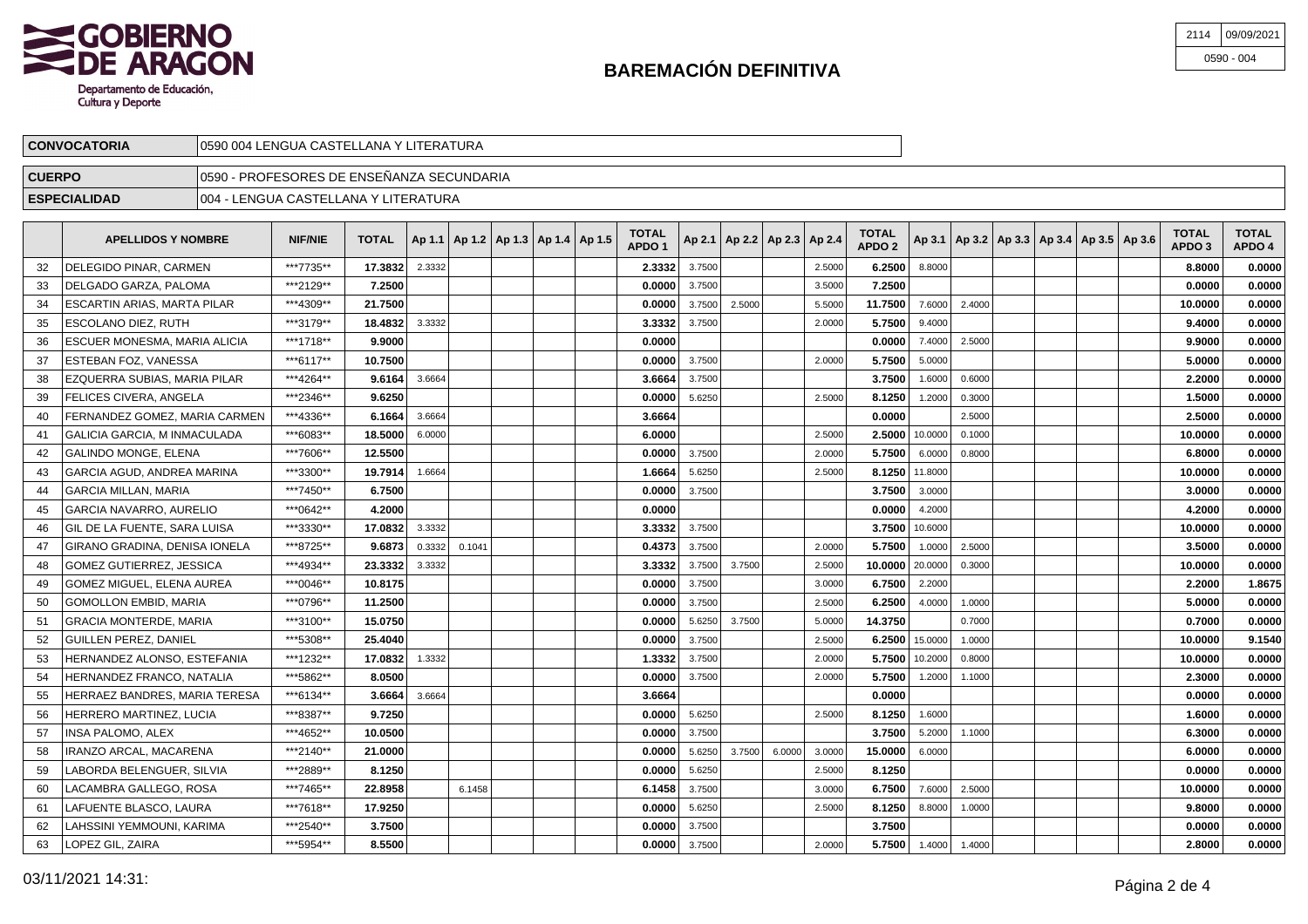

| 2114 09/09/2021 |
|-----------------|
| $0590 - 004$    |

| <b>CONVOCATORIA</b> | 10590 004 LENGUA CASTELLANA Y LITERATURA   |  |
|---------------------|--------------------------------------------|--|
| <b>CUERPO</b>       | ¶0590 - PROFESORES DE ENSEÑANZA SECUNDARIA |  |
| <b>ESPECIALIDAD</b> | 1004 - LENGUA CASTELLANA Y LITERATURA      |  |

|     | <b>APELLIDOS Y NOMBRE</b>                      | <b>NIF/NIE</b> | <b>TOTAL</b> |         | Ap 1.1   Ap 1.2   Ap 1.3   Ap 1.4   Ap 1.5 |         |        | <b>TOTAL</b><br>APDO <sub>1</sub> |        | Ap 2.1   Ap 2.2   Ap 2.3   Ap 2.4 |        |        | <b>TOTAL</b><br>APDO <sub>2</sub> |                |        |  | Ap 3.1   Ap 3.2   Ap 3.3   Ap 3.4   Ap 3.5   Ap 3.6 |        | <b>TOTAL</b><br>APDO <sub>3</sub> | <b>TOTAL</b><br>APDO 4 |
|-----|------------------------------------------------|----------------|--------------|---------|--------------------------------------------|---------|--------|-----------------------------------|--------|-----------------------------------|--------|--------|-----------------------------------|----------------|--------|--|-----------------------------------------------------|--------|-----------------------------------|------------------------|
| 64  | MACIAS HERRANZ. MONICA                         | ***5305**      | 12.0250      |         |                                            |         |        | 0.0000                            | 5.6250 |                                   |        | 2.5000 | 8.1250                            | 1.4000         | 2.5000 |  |                                                     |        | 3.9000                            | 0.0000                 |
| 65  | <b>MACON GARCIA, DAVID</b>                     | ***2226**      | 15.3664      | 3.6664  |                                            |         |        | 3.6664                            |        |                                   |        | 2.5000 | 2.5000                            | 9.2000         |        |  |                                                     |        | 9.2000                            | 0.0000                 |
| 66  | MADURGA CORNAGO, MYRIAM                        | ***5175**      | 20.8332      | 3.3332  |                                            |         |        | 3.3332                            | 3.7500 | 3.7500                            |        |        | 7.5000                            | 79.8000        | 2.5000 |  |                                                     |        | 10.0000                           | 0.0000                 |
| 67  | MAINER ALBIAC, IRENE                           | ***7793**      | 6.7500       |         |                                            |         |        | 0.0000                            | 3.7500 |                                   |        | 3.0000 | 6.7500                            |                |        |  |                                                     |        | 0.0000                            | 0.0000                 |
| 68  | MARCO ROYO, MARIA MERCEDES                     | ***8531**      | 4.7000       |         |                                            |         |        | 0.0000                            |        |                                   |        |        | 0.0000                            | 2.2000         | 2.5000 |  |                                                     |        | 4.7000                            | 0.0000                 |
| 69  | MARTIN ESTAUN, ALICIA                          | ***5826**      | 16.2914      | 3.6664  |                                            |         |        | 3.6664                            | 3.7500 |                                   |        |        | 3.7500                            | 7.4000         | 1.2000 |  |                                                     | 0.2750 | 8.8750                            | 0.0000                 |
| 70  | <b>MARTINEZ CRESPO, SARA</b>                   | ***9417**      | 11.1000      |         |                                            |         |        | 0.0000                            | 5.6250 | 1.8750                            |        | 2.0000 | 9.5000                            | 1.6000         |        |  |                                                     |        | 1.6000                            | 0.0000                 |
| 71  | MARTINEZ PEÑA, ALBERTO                         | ***8604**      | 20.9664      | 2.6664  |                                            |         |        | 2.6664                            |        | 3.7500                            | 2.8500 | 2.5000 | 9.1000                            | 9.2000         |        |  |                                                     |        | 9.2000                            | 0.0000                 |
| 72  | MARTINEZ SERRANO, MARINA                       | ***2330**      | 21.1582      | 3.3332  |                                            |         |        | 3.3332                            | 5.6250 |                                   |        | 5.5000 | 11.1250                           | 5.2000         | 1.5000 |  |                                                     |        | 6.7000                            | 0.0000                 |
| 73  | MARTINEZ VAZQUEZ, ANDREA                       | ***5818**      | 21.7914      | 3.6664  |                                            |         |        | 3.6664                            | 5.6250 |                                   |        | 2.5000 |                                   | 8.1250 18.8000 |        |  |                                                     |        | 10.0000                           | 0.0000                 |
| 74  | MENDIZ MEJORAL, ROSA LUZ                       | ***1831**      | 46.5417      |         |                                            | 21.5417 |        | 21.5417                           | 5.6250 |                                   | 7.5000 | 2.5000 | 15.0000 41.2000                   |                | 2.5000 |  |                                                     |        | 10.0000                           | 0.0000                 |
| 75  | MIÑARRO RUBIO. IRENE                           | ***4708**      | 10.6664      | 0.6664  |                                            |         |        | 0.6664                            | 3.7500 | 3.7500                            |        | 2.5000 | 10.0000                           |                |        |  |                                                     |        | 0.0000                            | 0.0000                 |
| 76  | MONLEON SOLA, MIRANDA                          | ***7150**      | 23.3541      | 5.0000  | 0.7291                                     |         |        | 5.729                             | 5.6250 |                                   |        | 2.0000 | 7.6250                            | 10.6000        | 0.1000 |  |                                                     |        | 10.0000                           | 0.0000                 |
| 77  | <b>MORENO VALLS, LYDIA</b>                     | ***3171**      | 6.3541       |         | 0.7291                                     |         |        | 0.7291                            | 5.6250 |                                   |        |        | 5.6250                            |                |        |  |                                                     |        | 0.0000                            | 0.0000                 |
| 78  | NICOLAU ORDOÑEZ, GERARDO<br>JESUS              | ***0627**      | 3.7500       |         |                                            |         |        | 0.0000                            | 3.7500 |                                   |        |        | 3.7500                            |                |        |  |                                                     |        | 0.0000                            | 0.0000                 |
| 79  | <b>ORDOVAS IRITIA, NEREA</b>                   | ***2014**      | 11.5000      |         |                                            |         |        | 0.0000                            | 3.7500 | 3.7500                            |        | 2.0000 | 9.5000                            | 2.0000         |        |  |                                                     |        | 2.0000                            | 0.0000                 |
| -80 | ORIA DE RUEDA MOLINS, MARTA<br><b>CRISTINA</b> | ***1020**      | 25.0000      |         |                                            |         |        | 0.0000                            | 5.6250 | 3.7500                            | 6.4500 | 5.5000 | 15.0000                           | 16.4000        | 0.4000 |  |                                                     |        | 10.0000                           | 0.0000                 |
| 81  | ORTIZ VALVERDE, NOELIA                         | ***4883**      | 7.3582       | 1.3332  |                                            |         |        | 1.3332                            | 5.6250 |                                   |        |        | 5.6250                            | 0.4000         |        |  |                                                     |        | 0.4000                            | 0.0000                 |
| 82  | PAGES PALLARES, ELENA                          | ***8494**      | 18.6250      | 3.0000  |                                            |         |        | 3.0000                            | 5.6250 |                                   |        |        | 5.6250                            | 12.8000        | 1.1000 |  |                                                     |        | 10.0000                           | 0.0000                 |
| 83  | PALLAN NAVARRO, JAIONE                         | ***5851**      | 11.0500      | 3.0000  |                                            |         |        | 3.0000                            | 3.7500 |                                   |        | 2.0000 | 5.7500                            | 1.0000         | 1.3000 |  |                                                     |        | 2.3000                            | 0.0000                 |
| 84  | PALMA GONZALEZ, ANDREA                         | ***6648**      | 13.1250      | 2.0000  |                                            |         |        | 2.0000                            | 3.7500 | 3.7500                            |        |        | 7.5000                            | 1.0000         | 2.5000 |  |                                                     | 0.1250 | 3.6250                            | 0.0000                 |
| 85  | PEDROVIEJO ESTERUELAS. JUAN<br>MANUEL          | ***8169**      | 72.2789      | 32,0000 | 1.2500                                     | 2.5000  | 0.4166 | 36.1666                           |        | 7.5000                            |        |        | 7.5000                            | 32.0000        | 2.5000 |  |                                                     |        | 10.0000                           | 18.6123                |
| 86  | PEIRO MARQUEZ, LAURA                           | ***8964**      | 18.5000      |         |                                            |         |        | 0.0000                            | 5.6250 |                                   | 6.0000 | 6.0000 | 15,0000                           | 3.4000         | 0.1000 |  |                                                     |        | 3.5000                            | 0.0000                 |
| 87  | PEREZ JUBERIAS, SUSANA                         | ***5714**      | 15.4832      | 2.3332  |                                            |         |        | 2.3332                            | 3.7500 |                                   |        |        | 3.7500                            | 9.4000         |        |  |                                                     |        | 9.4000                            | 0.0000                 |
| 88  | PEREZ-ARADROS MARTINEZ, SILVIA                 | ***9523**      | 22.5000      |         |                                            |         |        | 0.0000                            | 5.6250 | 1.8750                            |        | 5.0000 | 12,5000                           | 13.4000        |        |  |                                                     |        | 10.0000                           | 0.0000                 |
| 89  | POYATOS MAGAN, SOLEDAD                         | ***7580**      | 16.5000      |         |                                            |         |        | 0.0000                            | 3.7500 | 3.7500                            |        | 2.0000 | 9.5000                            | 7.0000         |        |  |                                                     |        | 7.0000                            | 0.0000                 |
| 90  | PUENTE GIMENEZ, MARIA                          | ***7990**      | 19.4508      | 0.3332  | 3.8541                                     |         |        | 4.1873                            | 3.7500 |                                   |        |        | 3.7500                            | 9.8000         | 2.5000 |  |                                                     |        | 10.0000                           | 1.5135                 |
| 91  | PUEYO ARRIETA, MARIA                           | ***2797**      | 14.6664      | 2.6664  |                                            |         |        | 2.6664                            |        |                                   |        | 2.0000 | 2.0000                            | 10.0000        |        |  |                                                     |        | 10.0000                           | 0.0000                 |
| 92  | PUEYO CORREN. MARIA                            | ***7204**      | 7.3000       |         |                                            |         |        | 0.0000                            |        |                                   |        | 2.0000 | 2.0000                            | 4.2000         | 1.1000 |  |                                                     |        | 5.3000                            | 0.0000                 |
| 93  | PUYALTO GRANADOS, ANGELA                       | ***6127**      | 2.0000       |         |                                            |         |        | 0.0000                            |        |                                   |        | 2.0000 | 2.0000                            |                |        |  |                                                     |        | 0.0000                            | 0.0000                 |